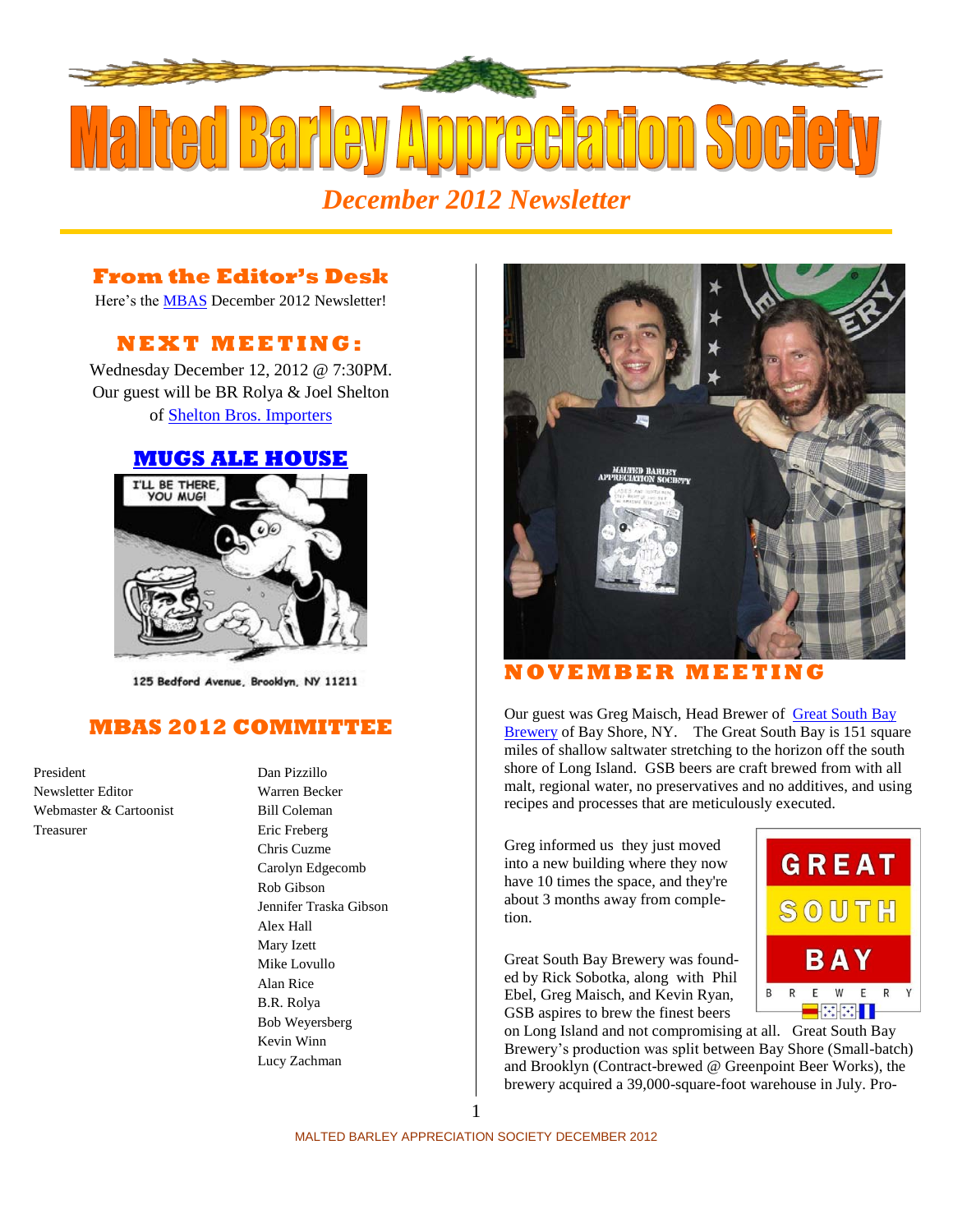duction within the new building, formerly used to distribute aerospace equipment, will commence by the end of 2012 and increase beer making from 186,000 to 527,000 gallons. Great South Bay Brewery will install a canning line and a bottling line (for large format releases) to add to their new 30-barrel brewhouse.



Greg started homebrewing before he was 21 as a means of procuring beer (it didn't seem like that was too long ago). Greg eventually turned his passion into employment. After describing his brewing skills in an interview, he was hired on the spot by Blue Point Brewing Company in Patchogue, New York. He immersed himself in every step of the process

as a brewer and self-described "filter jockey," operating a 5-meter diatomaceous earth beer filter.

Greg is a genuine Bay native, born and raised on the Great South Bay. His last name in German, the Maisch family, translates to

"mash" which is the term for the fermentable starchy mixture essential to producing beer. His favorite style of beer is saison and the saison that they produce uses a blend of yeast, 90% Dupont (3724) and 10% Thiriez (3711).

Great South Bay had two of their beers on tap at Mugs, their Massive IPA and Blood Orange Pale Ale.

Massive IPA is a whale of a brew that begins with a huge grain bill, consisting of American two-row malted barley. Plenty of the finest American-grown hops are then introduced at every stage of the brewing process. Massive additions of hops in the boil kettle



produce a smooth yet assertive finish. In a technique called hop-backing, the boiling wort is pumped over more fresh hops on its way to the fermenter - this lends huge hop flavor. Finally, the addition of whole cone hops into the conditioning tank imparts a hops-bursting-out-of-theglass aroma, rounding out a complete hop sensory experience!

BRONZE MEDAL WINNER

- BEST CRAFT BEER IN NEW YORK 2012 - TAP NY Style: East Coast American India Pale Ale Color: 14 SRM Alcohol by Volume: 6.8% Bitterness: 50 IBU Grains: North American 2-Row Malt, Crystal Malt Hops: Centennial, Simcoe, Cas-





cade, Chinook Availability: Year Round

Blood Orange Pale Ale is a summer seasonal. Great South Bay used orange oil instead of blood orange in their Blood Orange Pale Ale, because it's easier (some people at my table laughed at this "secret" because it was obvious that they used orange oil after the first sip). They blend the finest quality Blood Oranges with our ever popular original Pale Ale

recipe to produce this remarkably refreshing hand crafted beer. The secret to its splendor is just the right combination of hand chosen American hops to accentuate the natural bitterness and citrus flavors of the Blood Orange. You'll be pleased with how amazingly the malt, hops, and blood orange meld together to create a sensation in a beer like a sunrise on a clear summer morning! Style: American Pale Ale with Blood Orange

Color: 10 SRM Alcohol by Volume: 5% Bitterness: 40 IBU

Grains: North American 2-Row Pale Malt, Crystal Malt Hops: Cascade, Amarillo, Northern Brewer